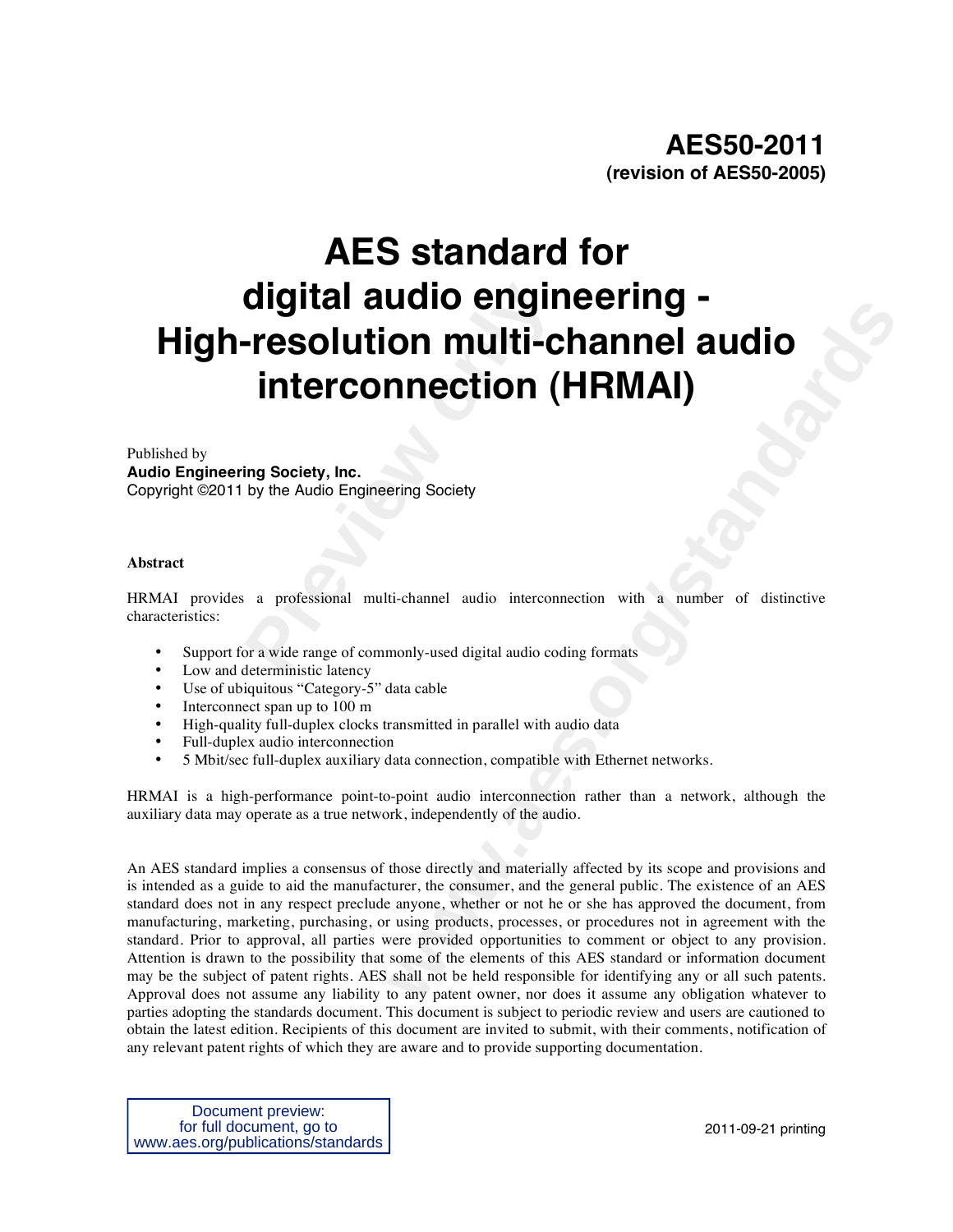# $-2-$

# **Contents**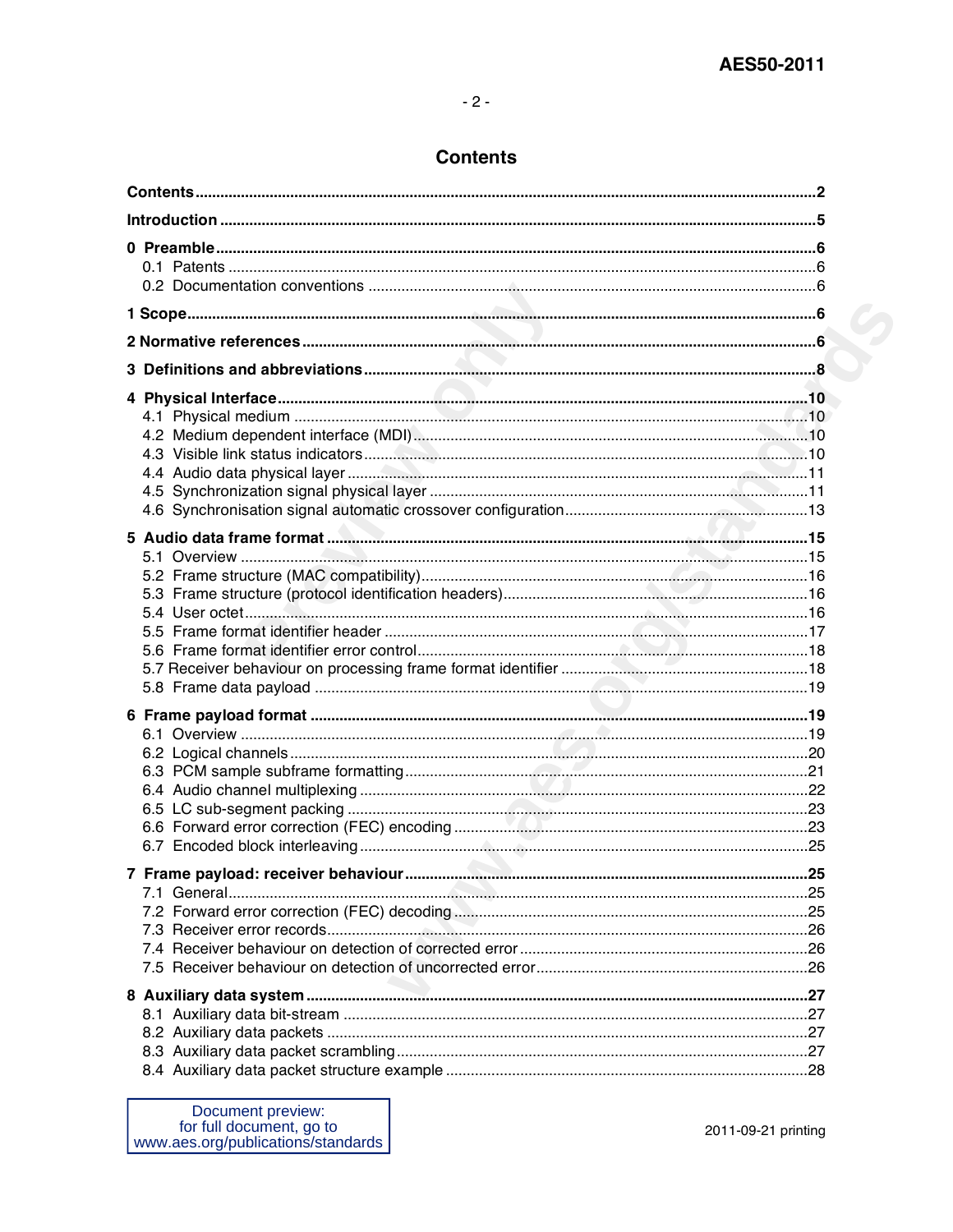| <b>Manufacture</b> |  |
|--------------------|--|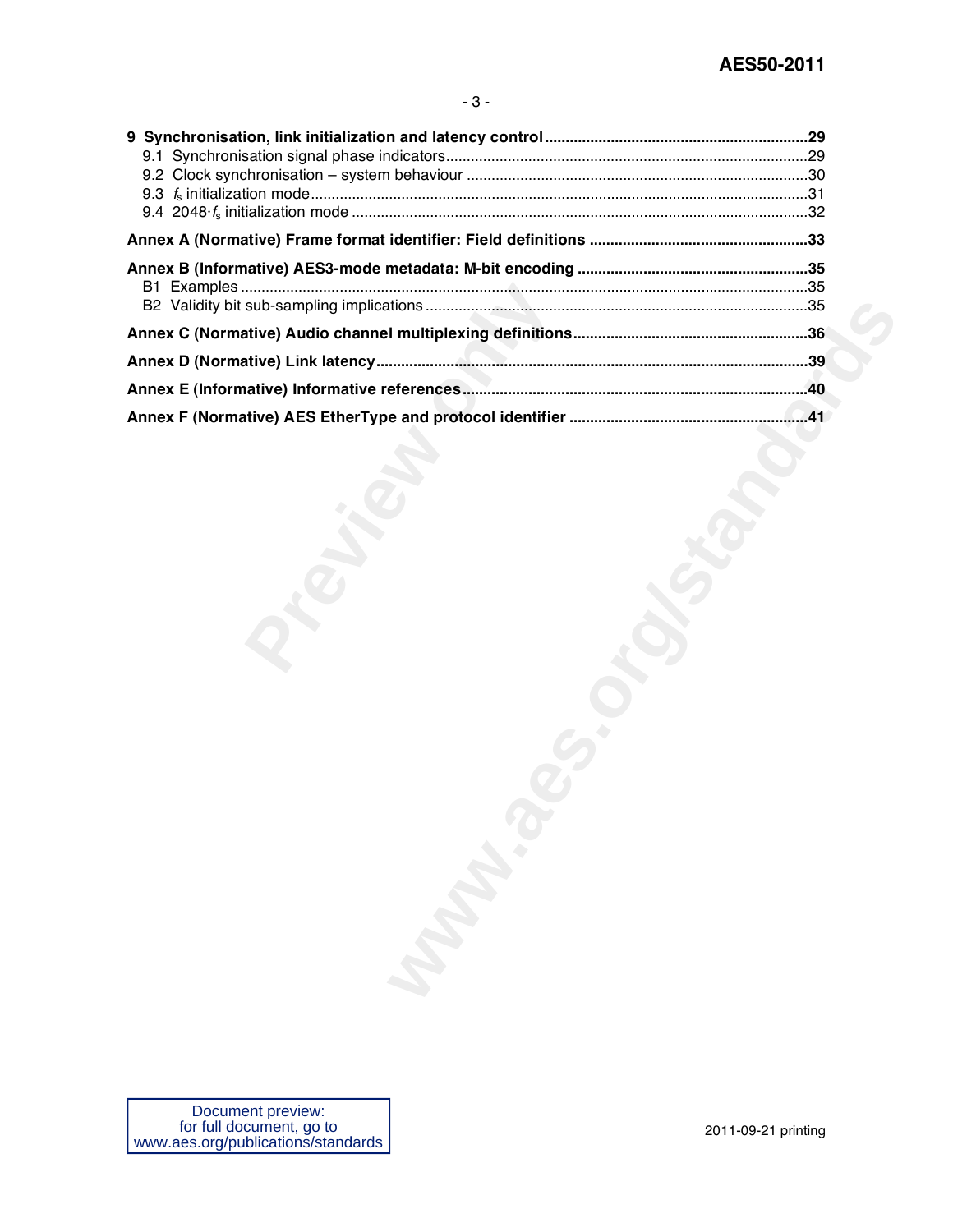#### - 4 -

#### **Foreword**

This foreword is not part of AES50, *AES standard for digital audio engineering - High-resolution multichannel audio interconnection (HRMAI)*.

This document was developed under project AES-X140: High-resolution multi-channel audio interconnection (HRMAI). It was developed by task group SC-02-02-H from an initial draft by M Page.

The members of the task group were: P. Eastty, C. Gaunt, J. Grant, S. Harris, J. McTigue, M. Page, S. Scott, T. Thompson, and M. Yonge.

J Grant Chair, SC-02-02 Working Group on Digital Input/Output Interfacing 2005-03

#### **Foreword to the second edition, 2011**

wastly, C. Galaint, J. Grant, S. Harris, J. Weirgue, M. Page, S. Scott, 1.<br>al Input/Output Interfacing<br>d. contains amendments resulting from a real-world implementation of<br>al Input/Output Interfacing<br>the multiplementary of This new edition revises AES50-2005 and contains amendments resulting from a real-world implementation of the standard.

reader task group were: P. Eastty, C. Gaunt, J. Grant, S. Yonge.<br>
Yorking Group on Digital Input/Output Interfacing<br> **econd edition, 2011**<br>
evises AES50-2005 and contains amendments resu<br>
Yorking Group on Digital Input/Out J Grant Chair, SC-02-02 Working Group on Digital Input/Output Interfacing 2011-05-04

#### **Note on normative language**

In AES standards documents, sentences containing the word "shall" are requirements for compliance with the document. Sentences containing the verb "should" are strong suggestions (recommendations). Sentences giving permission use the verb "may". Sentences expressing a possibility use the verb "can".

Document preview: for full document, go to www.aes.org/publications/standards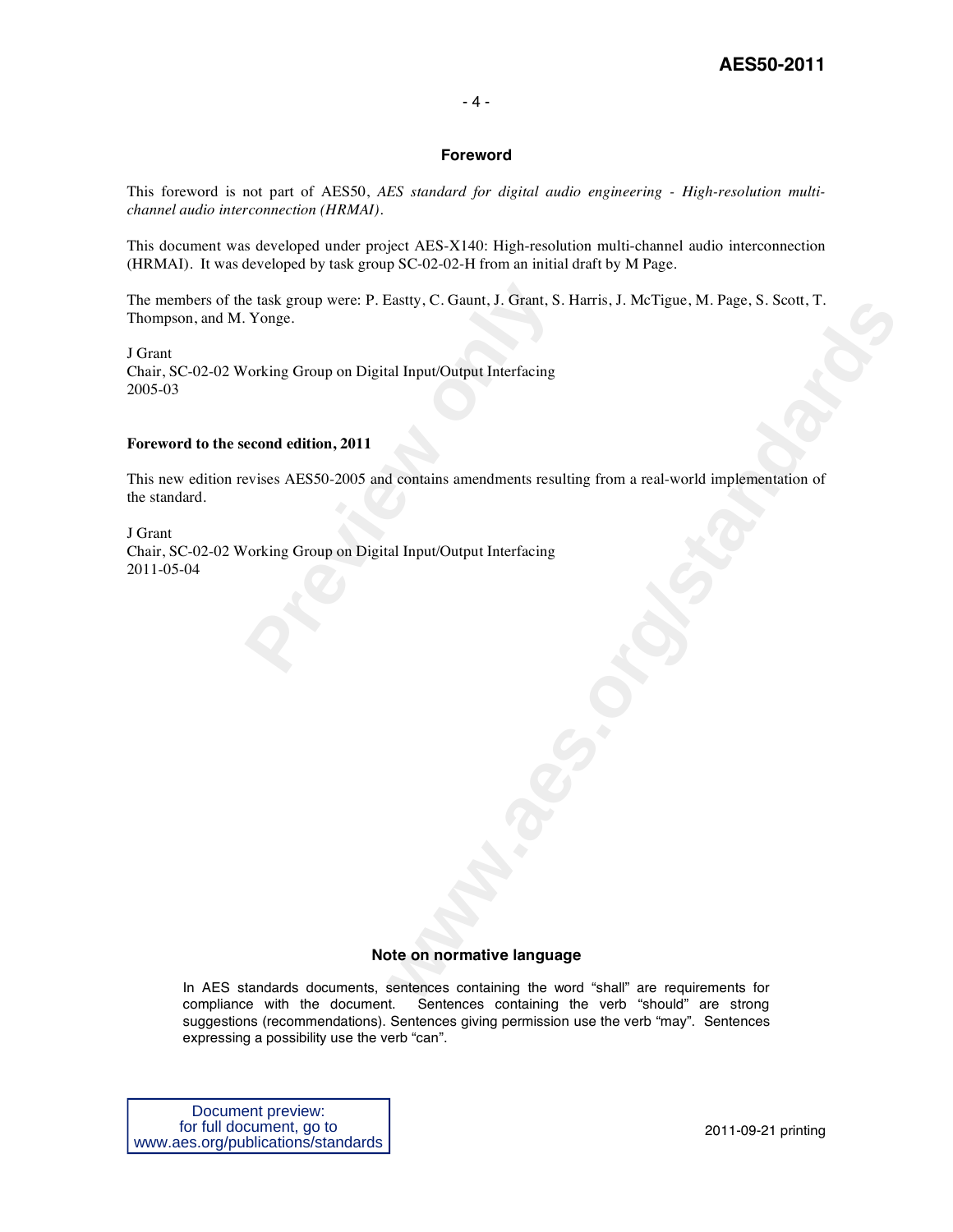# **Presolution multi-C<br>
<b>Presolution multi-C**<br> **interconnection (**<br> **a** professional multi-channel audio interconnection (<br>
or a wide range of commonly-used digital audio co<br>
or a wide range of commonly-used digital audio co **ngineering -**<br> **www.areston CHEMAN)**<br> **wealth Channel and CHEMAN)**<br>
<br> **weater of the constrained and constrained and constrained and constrained by the standard<br>
<br>
weare PCM, and one-bit delta sigma modulated formats.<br>
In AES standard for digital audio engineering - High-resolution multi-channel audio interconnection (HRMAI)**

# **Introduction**

HRMAI provides a professional multi-channel audio interconnection with a number of distinctive characteristics:

- Support for a wide range of commonly-used digital audio coding formats, including "high-resolution" formats such as high sample-rate linear PCM, and one-bit delta-sigma modulated formats.
- Low and deterministic latency  $(< 100 \mu s)$
- Use of ubiquitous "Category-5" data cable
- Interconnect span up to 100 m
- High-quality full-duplex clocks transmitted in parallel with audio data
- Full-duplex audio interconnection
- 5 Mbit/sec full-duplex auxiliary data connection, compatible with Ethernet networks.

HRMAI is a high-performance point-to-point audio interconnection, rather than a network (although the auxiliary data may operate as a true network, independently of the audio). It is thus an alternative to AES10 (MADI). AES10 lacks many of the features listed above, which are enabled by developments in underlying technology in the thirteen years since AES10 was introduced. However, for applications which do not need these additional facilities, AES10 will continue to be appropriate.

It is recommended that this standard be read in conjunction with the accompanying AESSC Technical Report, AES-R6, *Guidelines for AES standard for digital audio engineering - High-resolution multi-channel audio interconnection (HRMAI), AES50*. This provides additional background, rationale and implementation advice. In particular, the first section of AES-R6 is an overview of the technology, providing context which may aid understanding of the normative clauses of this standard.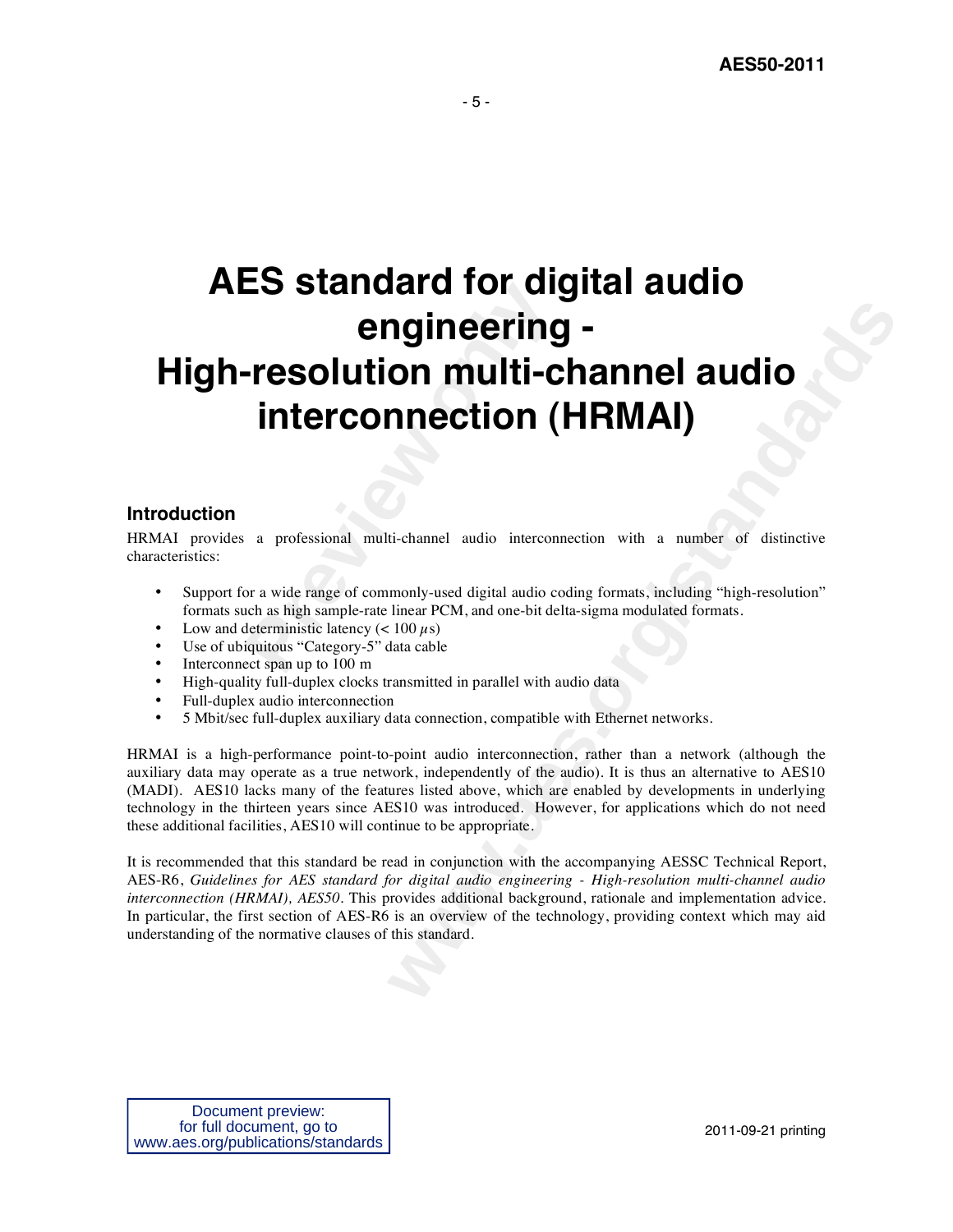# **0 Preamble**

#### **0.1 Patents**

The Audio Engineering Society draws attention to the fact that it is claimed that compliance with this AES standard or information document may involve the use of patents owned by Midas Klark Teknik Ltd..

The AES holds no position concerning the evidence, validity and scope of these patent rights.

**Preshind ventering and venterity, valually and step<br>
<b>Preshind ventering and vertex computer**<br> **Preshind the AES** that it is will<br> **Preshind form**<br> **Preshind it is anchived with the AES.**<br> **Preshind from:**<br> **Preshind from** The holder of these patent rights has assured the AES that it is willing to negotiate licenses under reasonable and non-discriminatory terms and conditions with applicants throughout the world. In this respect, the statement of the holder of this patent right is archived with the AES.

Information may be obtained from:

MUSIC Group IP, Ltd. Trident Chambers Wickhams Cay PO. Box 146 Road Town Tortola British Virgin Islands

Attention is drawn to the possibility that some of the elements of this AES standard or information document may be the subject of patent rights other than those identified above. AES shall not be held responsible for identifying any or all such patent rights.

#### **0.2 Documentation conventions**

Following ISO convention, decimal points are conventionally shown as commas (,).

Non-decimal numbers are shown by a subscript suffix indicating the number base. For example,  $10_{16}$  is a hexadecimal number.

To identify the bits within an octet,  $0 = LSB$ ,  $7 = MSB$ 

# **1 Scope**

are the AES that it is willing to negotiate licenses under reasonable<br>ans with applicants throughout the world. In this respect, the statement<br>with the AFS.<br>standard or information document<br>than those identified above. AES This document specifies a means to carry multiple channels of digital audio in AES3 or bit-stream formats, plus system synchronisation information, over a structured data cable using the IEEE Std 802.3 physical layer. It includes a means to convey arbitrary packet-based data over the link, in addition to the specified audio interconnection.

# **2 Normative references**

The following referenced documents are indispensable for the application of this document. For dated references, only the edition cited applies. For undated references, the latest edition of the referenced document (including any amendments) applies.

**AES3-2009** *AES recommended practice for digital audio engineering – Serial transmission format for twochannel linearly represented digital audio data, Parts 1 to 4*. Audio Engineering Society, New York, NY., US.

**ISO/IEC 8802-3: 2000** *Carrier sense multiple access with collision detection (CSMA/CD) access method and physical layer specifications*. International Organisation for Standardisation, Geneva, Switzerland.